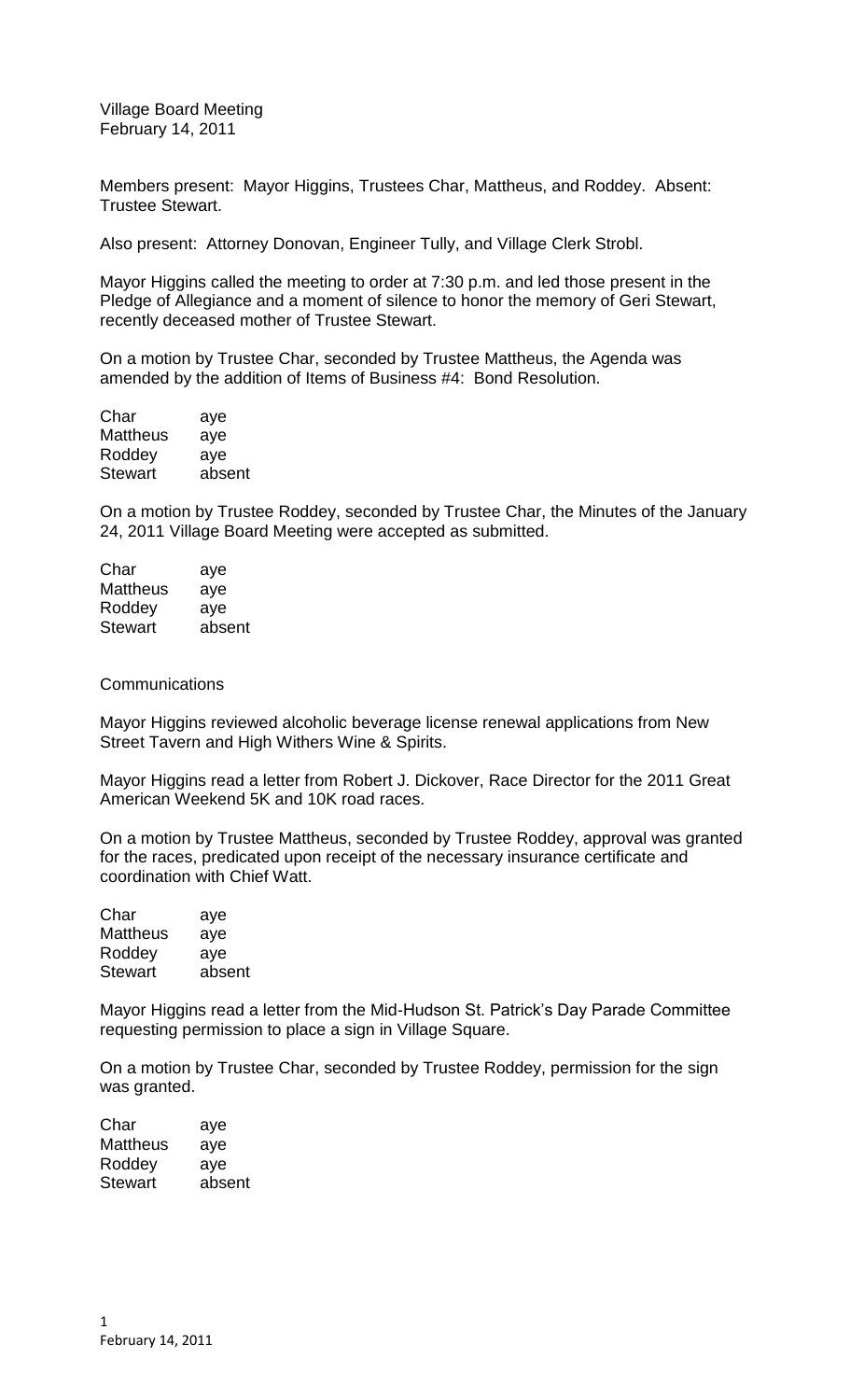On a motion by Trustee Roddey, seconded by Trustee Mattheus, bills as examined by members of the Board were approved in accordance with Abstract 2010/2011 number 21, check numbers 1033 through 1098 in the amount of \$78,510.24.

| aye    |
|--------|
| aye    |
| aye    |
| absent |
|        |

Items of Business

On a motion by Trustee Roddey, seconded by Trustee Char, the Board hereby accepts the proposal from Cornerstone Environmental Group, LLC, dated January 26, 2011, for additional sampling and analytical testing of the stockpiled material located on Village property adjacent to Route 17M. The Mayor is hereby authorized to sign the proposal, which has estimated lab and shipping fees of \$14,000.

| aye    |
|--------|
| aye    |
| aye    |
| absent |
|        |

On a motion by Trustee Mattheus, seconded by Trustee Char, Cynthia Cecconello and Michael Nuzzolese are hereby authorized to attend the Hudson Valley Water Works Conference on February 24, 2011 at the IBEW Hall in Harriman, NY. It is understood that the total cost of this training is \$70.00, and that 4.5 water operator contact hours will be awarded each participant.

| Char     | aye    |
|----------|--------|
| Mattheus | aye    |
| Roddey   | aye    |
| Stewart  | absent |

The following was moved, for discussion, by Trustee Roddey, and seconded, for discussion, by Trustee Char:

**WHEREAS**, the Village of Goshen will be compelled to raise their existing capital assessment on sewer charges for the purpose of paying the debt incurred in connection with the construction of the new Waste Water Treatment Facility as well as the debt incurred relative to the disposition of the material excavated from the abandoned Village Landfill to accommodate the construction of said Treatment Facility; and

**WHEREAS**, the proposed increase to the current special assessment will require a public hearing prior to implementation,

## **NOW**, **THEREFORE**, it is hereby

**RESOLVED**, that the Village Board for the Village of Goshen hereby schedules a public hearing for Monday, March 14, at 7:30 p.m. or as soon thereafter as the matter may be heard, at the \_\_\_\_\_\_\_\_\_\_\_ for the purpose of considering an increase in the sewer special assessment to \$\_\_\_\_\_\_\_\_ per unit per quarter for the purpose of paying the debt incurred relative to the construction of the new Waste Water Treatment Facility and the debt incurred in connection with the disposition of the material excavated from the abandoned Village Landfill to accommodate the construction of said Treatment Facility.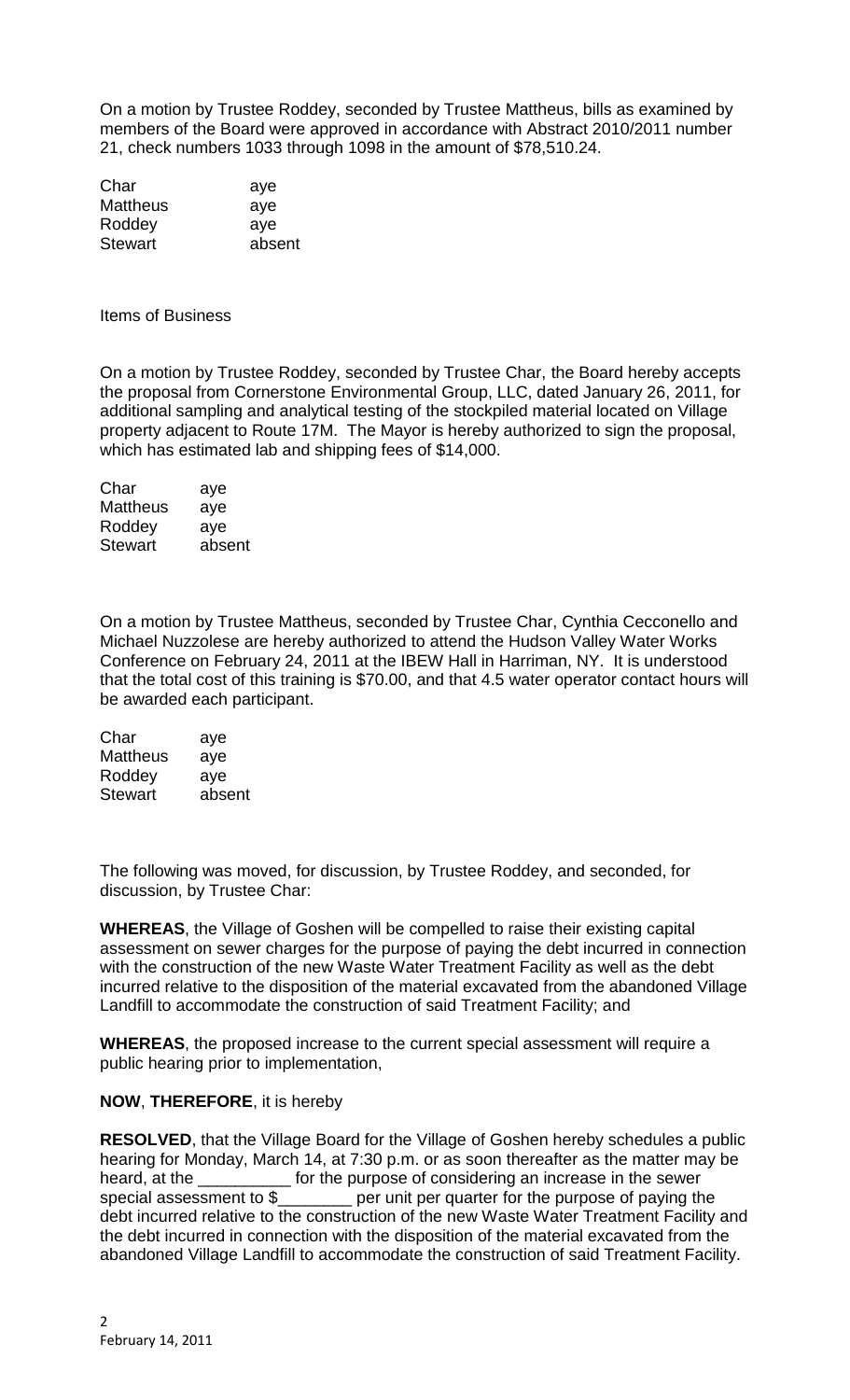Following discussion, a roll call voted resulted as follows:

Char no Mattheus no Roddey no Stewart absent

Trustee Roddey moved the following, which was seconded by Trustee Char:

**WHEREAS**, the Village of Goshen has heretofore undertaken a project involving the closure and reclamation of an abandoned Village Landfill and the creation of a temporary stockpile consisting of the soil and waste material excavated from said landfill ; and

**WHEREAS,** the Village has now authorized the undertaking of the work associated with the disposition of the stockpiled material; and

**WHEREAS, this work was previously reviewed pursuant to the to the implementing** regulations of the *Environmental Conservation Law* set forth at 6 NYCRR Part 617 et seq.; and

**WHEREAS,** as a result of said review a Negative Declaration was duly issued pursuant to 6 NYCRR 617.7 by the Village Board, as Lead Agency, on March 20, 2006 thereby concluding the environmental review required for the creation and disposition of the stockpiled material; and

**WHEREAS**, the Village must now authorize the borrowing of monies to pay the costs associated with the disposition of the stockpiled materials; and

**WHEREAS**, there are no other agencies involved with this borrowing, coordinated review is not required and the Village Board shall act as lead agency in connection with the borrowing; and

**WHEREAS**, the Village Board determines that the necessary borrowing in connection with the disposal of the stockpiled material will have no significant adverse environmental impact;

**NOW**, **THEREFORE**, it is hereby

**RESOLVED**, that the Village Board of the Village of Goshen issues a Negative Declaration in connection with the adoption of this borrowing.

*Upon a roll call vote with 3 Trustees voting in favor and 0 Trustees voting against the foregoing Resolution was duly adopted.*

Trustee Char offered the following resolution and moved its adoption:

BOND RESOLUTION OF THE VILLAGE OF GOSHEN, NEW YORK, ADOPTED FEBRUARY 14, 2011, AUTHORIZING THE ABANDONMENT OF A REFUSE DISPOSAL AREA, CONSISTING OF THE REMOVAL AND DISPOSAL OF STOCKPILED LANDFILL MATERIAL, STATING THE ESTIMATED MAXIMUM COST THEREOF IS \$7,000,000, APPROPRIATING SAID AMOUNT FOR SUCH PURPOSE, AND AUTHORIZING THE ISSUANCE OF \$7,000,000 SERIAL BONDS OF SAID VILLAGE TO FINANCE SAID APPROPRIATION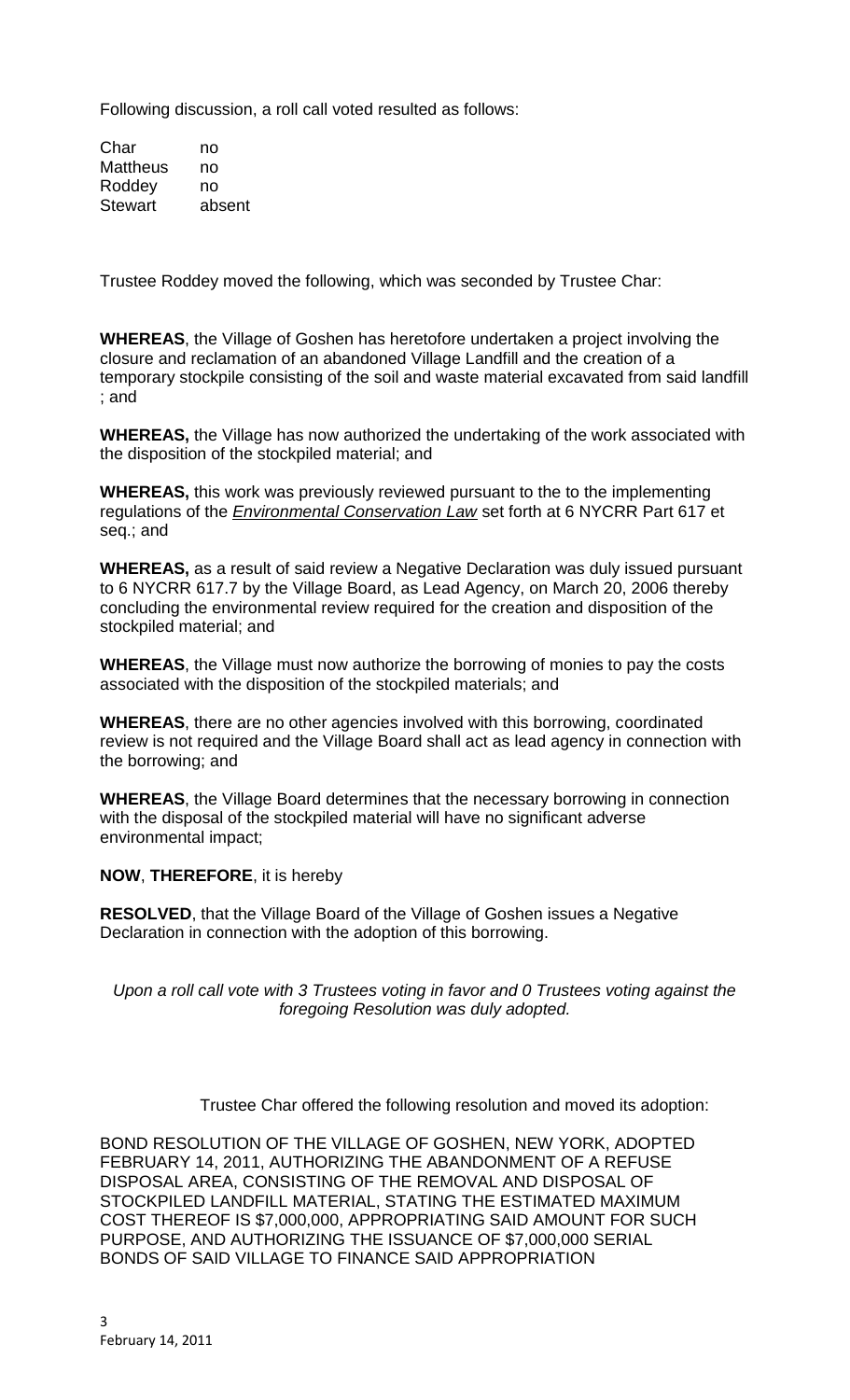THE BOARD OF TRUSTEES OF THE VILLAGE OF GOSHEN, IN THE COUNTY OF ORANGE, NEW YORK, HEREBY RESOLVES (by the favorable vote of not less than two-thirds of all the members of said Board of Trustees) AS FOLLOWS:

Section 1. The Village of Goshen, in the County of Orange, New York (herein called the "Village"), is hereby authorized to abandon a refuse disposal area, consisting of the removal and disposal of stockpiled landfill material, including engineering and planning costs. The estimated maximum cost thereof, including preliminary costs and costs incidental thereto and the financing thereof, is \$7,000,000 and said amount is hereby appropriated for such purpose. The plan of financing includes the issuance of \$7,000,000 serial bonds of the Village to finance said appropriation and the levy and collection of taxes upon all the taxable real property in the Village to pay the principal of said bonds and the interest thereon as the same shall become due and payable.

Section 2. Serial bonds of the Village in the principal amount of \$7,000,000 are hereby authorized to be issued pursuant to the provisions of the Local Finance Law, constituting Chapter 33-a of the Consolidated Laws of the State of New York (herein called the "Law"), to finance said appropriation.

Section 3. The following additional matters are hereby determined and declared:

(a) The period of probable usefulness of the object or purpose for which said serial bonds are authorized to be issued, within the limitations of Section 11.00 a. 6-b of the Law, is twenty (20) years.

(b) The proceeds of the bonds herein authorized and any bond anticipation notes issued in anticipation of said bonds may be applied to reimburse the Village for expenditures made after the effective date of this resolution. The foregoing statement of intent with respect to reimbursement is made in conformity with Treasury Regulation Section 1.150-2 of the United States Treasury Department.

(c) The proposed maturity of the bonds authorized by this resolution will exceed five (5) years.

Section 4. Each of the bonds authorized by this resolution and any bond anticipation notes issued in anticipation of the sale of said bonds shall contain the recital of validity as prescribed by Section 52.00 of the Law and said bonds and any notes issued in anticipation of said bonds shall be general obligations of the Village, payable as to both principal and interest by general tax upon all the taxable real property within the Village without limitation of rate or amount. The faith and credit of the Village are hereby irrevocably pledged to the punctual payment of the principal of and interest on said bonds and any notes issued in anticipation of the sale of said bonds and provision shall be made annually in the budget of the Village by appropriation for (a) the amortization and redemption of the bonds and any notes in anticipation thereof to mature in such year and (b) the payment of interest to be due and payable in such year.

Section 5. Subject to the provisions of this resolution and of the Law and pursuant to the provisions of Section 21.00 relative to the authorization of the issuance of bonds with substantially level or declining annual debt service, Section 30.00 relative to the authorization of the issuance of bond anticipation notes and Section 50.00 and Sections 56.00 to 60.00 and 168.00 of the Law, the powers and duties of the Board of Trustees relative to authorizing bond anticipation notes and prescribing the terms, form and contents and as to the sale and issuance of the bonds herein authorized, and of any bond anticipation notes issued in anticipation of said bonds, and the renewals of said bond anticipation notes, and as to the execution of agreements for credit enhancements, are hereby delegated to the Village Treasurer, the chief fiscal officer of the Village.

Section 6. The validity of the bonds authorized by this resolution, and of any notes issued in anticipation of the sale of said bonds, may be contested only if:

(a) such obligations are authorized for an object or purpose for which the Village is not authorized to expend money, or (b) the provisions of law which should be complied with at the date of the publication of such resolution are not substantially complied with,

and an action, suit or proceeding contesting such validity is commenced within twenty days after the date of such publication, or

> (c) such obligations are authorized in violation of the provisions of the constitution.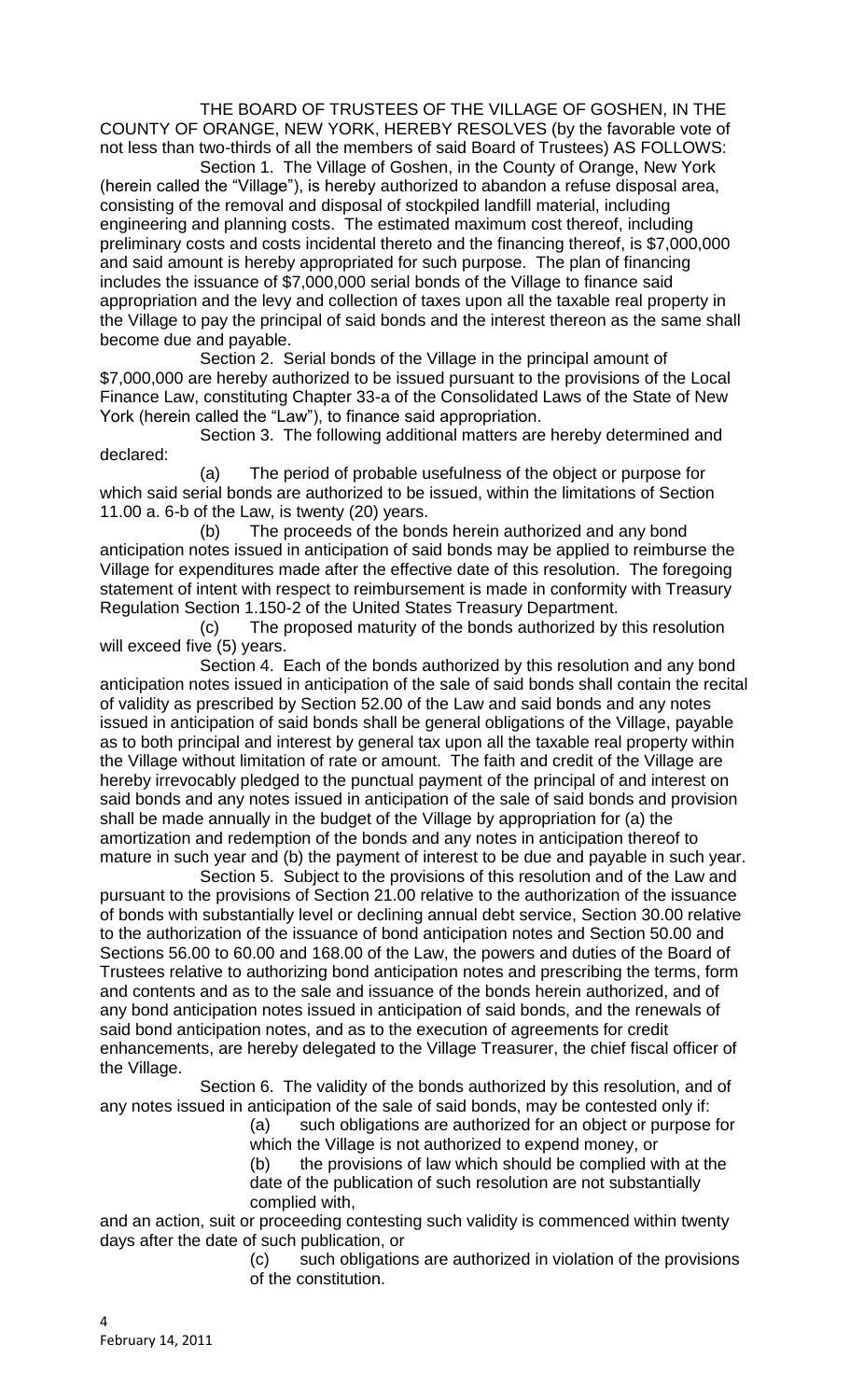Section 7. This bond resolution is subject to a permissive referendum and the Village Clerk is hereby authorized and directed, within ten (10) days after the adoption hereof, to cause to be published in the "*Independent Republican*," a newspaper having a general circulation within said Village and hereby designated the official newspaper of the Village for such publication, and posted in at least six (6) public places and in each polling place in the Village, a Notice in substantially the following form:

## VILLAGE OF GOSHEN, NEW YORK

PLEASE TAKE NOTICE that on February 14, 2011, the Board of Trustees of the Village of Goshen, in the County of Orange, New York, adopted the bond resolution entitled:

"Bond Resolution of the Village of Goshen, New York, adopted February 14, 2011, authorizing the abandonment of a refuse disposal area, consisting of the removal and disposal of stockpiled landfill material, stating the estimated maximum cost thereof is \$7,000,000, appropriating said amount for such purpose, and authorizing the

issuance of \$7,000,000 serial bonds of said Village to finance said appropriation,"

an abstract of such bond resolution concisely stating the purpose and effect thereof, being as follows:

FIRST: AUTHORIZING the Village of Goshen to abandon a refuse disposal area, consisting of the removal and disposal of stockpiled landfill material, including engineering and planning costs; STATING the estimated maximum cost thereof, including preliminary costs and costs incidental thereto and the financing thereof, is \$7,000,000; APPROPRIATING said amount for such purpose; and STATING the plan of financing includes the issuance of \$7,000,000 serial bonds of the Village to finance said appropriation, and the levy of taxes upon all the taxable real property within the Village to pay the principal of said bonds and the interest thereon;

SECOND: AUTHORIZING the issuance of \$7,000,000 serial bonds of the Village pursuant to the Local Finance Law of the State of New York to finance said appropriation;

THIRD: DETERMINING and STATING the period of probable usefulness applicable to the purpose for which said serial bonds are authorized to be issued is twenty (20) years; the proceeds of said bonds and any bond anticipation notes issued in anticipation thereof may be applied to reimburse the Town for expenditures made after the effective date of this bond resolution for the purpose for which said bonds are authorized; and the proposed maturity of said \$7,000,000 serial bonds will exceed five (5) years;

FOURTH: DETERMINING that said bonds and any bond anticipation notes issued in anticipation of said bonds and the renewals of said bond anticipation notes shall be general obligations of the Village; and PLEDGING to their payment the faith and credit of the Village;

FIFTH: DELEGATING to the Village Treasurer the powers and duties as to the issuance of said bonds and any bond anticipation notes issued in anticipation of said bonds, or the renewals thereof; and

SIXTH: DETERMINING that the bond resolution is subject to a permissive referendum.

DATED: February 14, 2011

## Margaret G. Strobl Village Clerk

Section 8. The Village Clerk is hereby authorized and directed to cause a summary of this Bond Resolution to be published after this Bond Resolution shall take effect, in the newspaper referred to in Section 7 hereof, and hereby designated the official newspaper for said publication, together with a Notice in substantially the form as provided by Section 81.00 of the Local Finance Law, constituting Chapter 33-a of the Consolidated Laws of the State of New York.

The adoption of the foregoing resolution was seconded by Trustee Roddey and duly put to a vote on roll call, which resulted as follows:

AYES: 4 NOES: 0 The resolution was declared adopted.